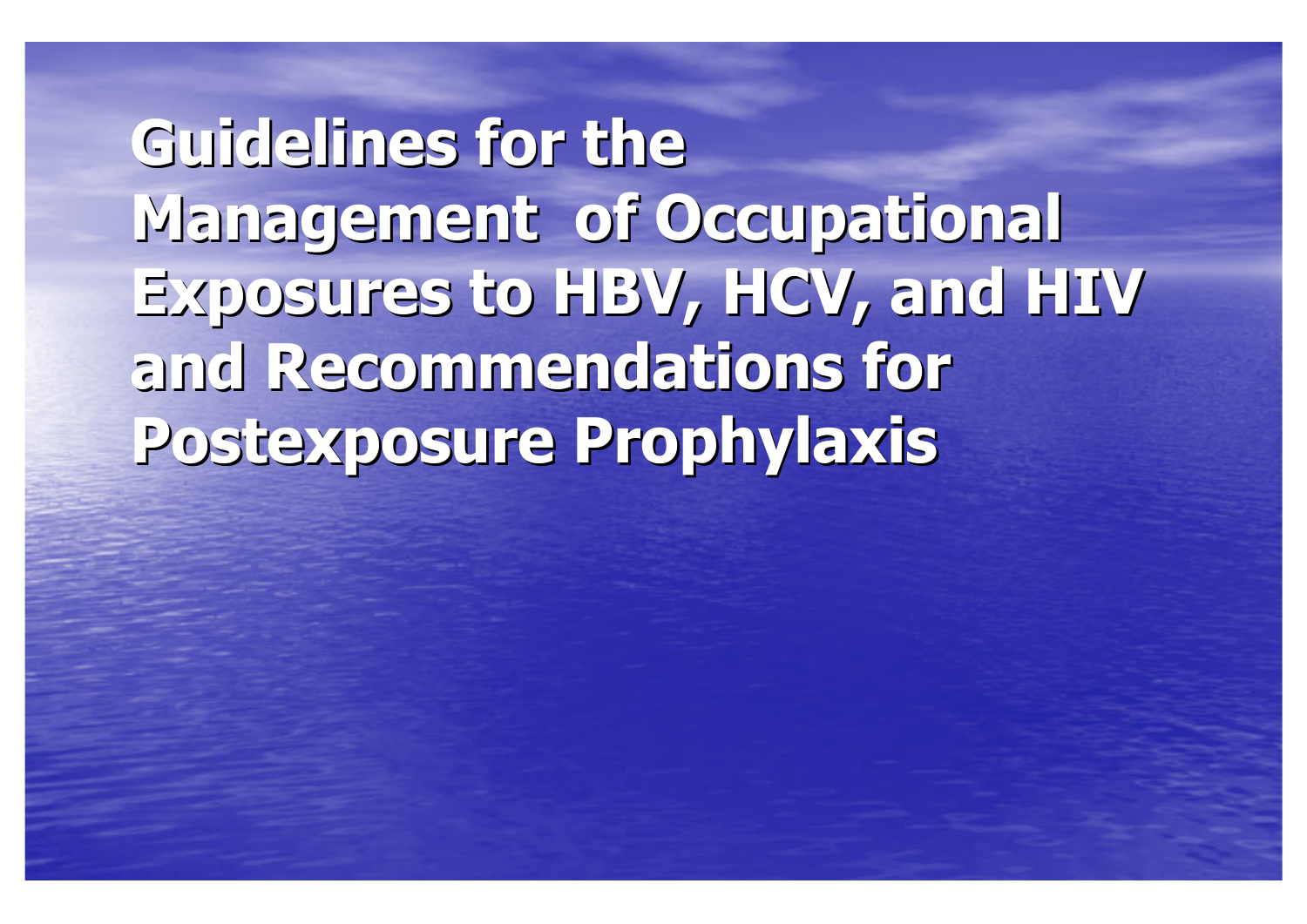# **Factors Influencing Occupational Risk of Bloodborne Virus Infection**

 $\bigcap$ **• Prevalence of infection among patients**  $\bigcap$ **Type of exposure and type of virus**  $\bullet$ Nature and frequency of blood exposures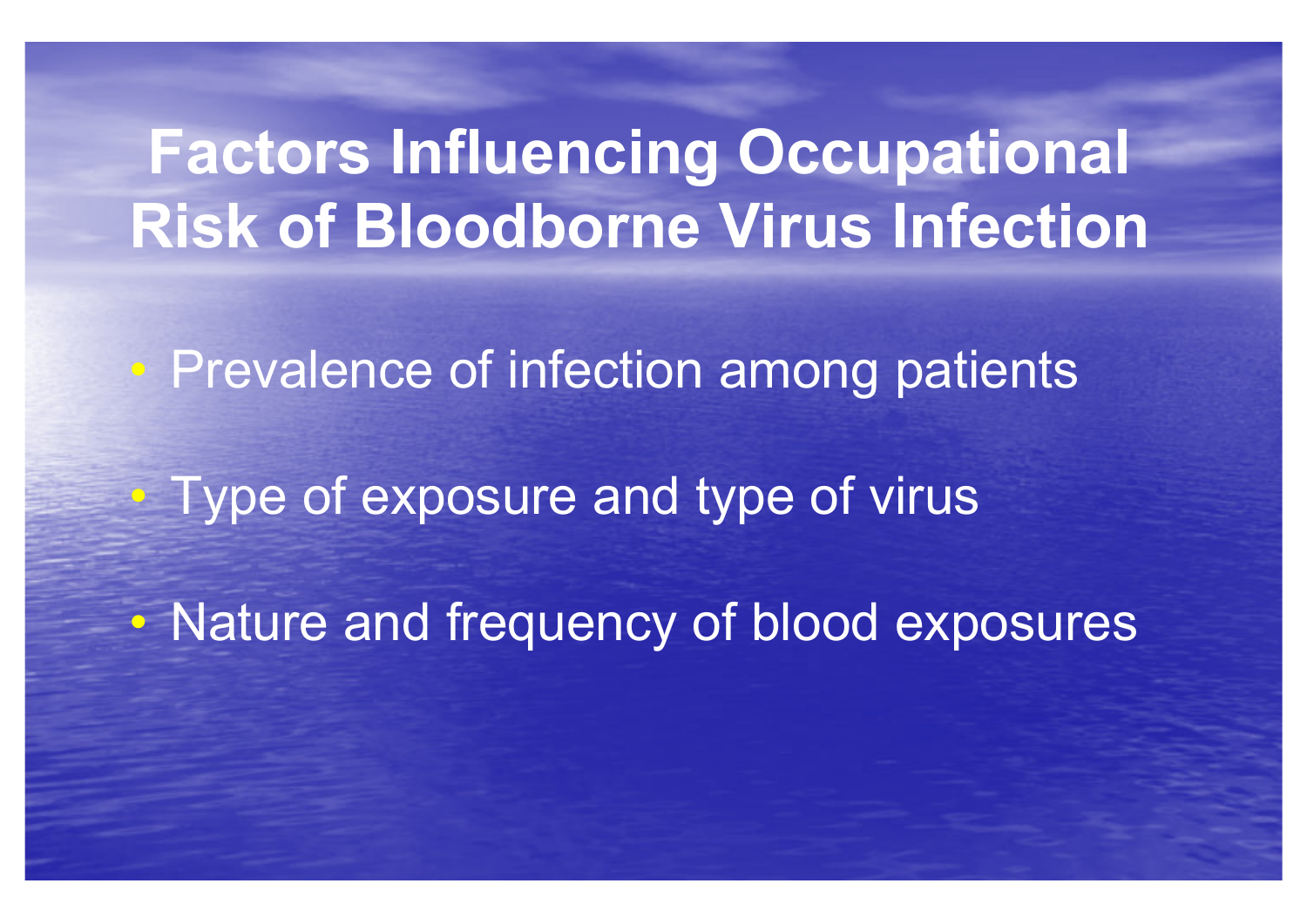#### Postexposure Management

• Clear policies/procedures  $-$  Confidentiality of exposed and source persons  $-$  Management of exposures – Posted in visible place **• Training of healthcare personnel** • Rapid access to – clinical care postexposure prophylaxis (PEP) postexposure prophylaxis (PEP)  $-$  testing of source patients/exposed persons • Injury prevention assessment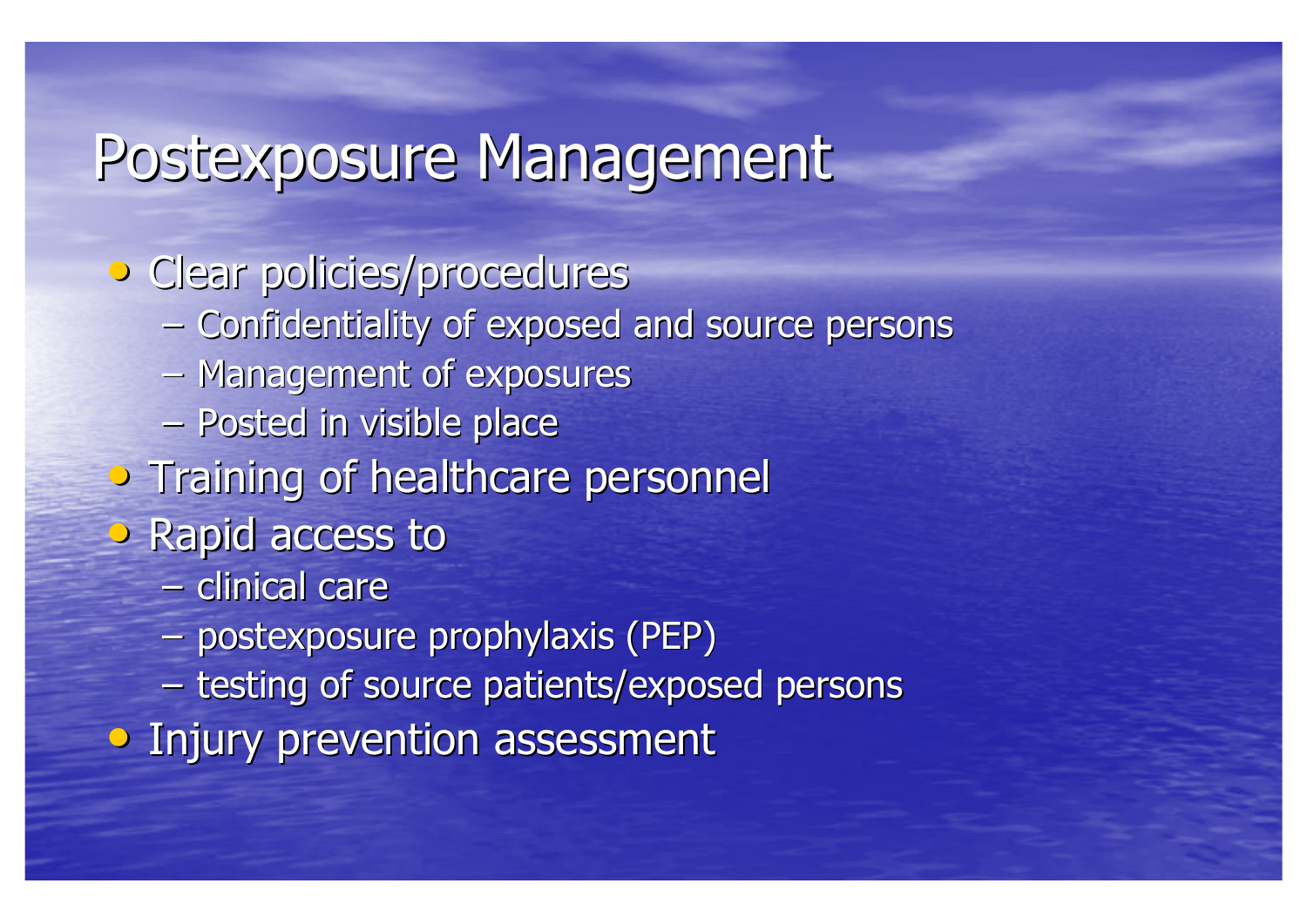# Elements of Postexposure Management

- · Wound management **• Exposure reporting • Assessment of infection risk** – type and severity of exposure –- bloodborne infection status of source person • Appropriate treatment, follow-up, and
	- counseling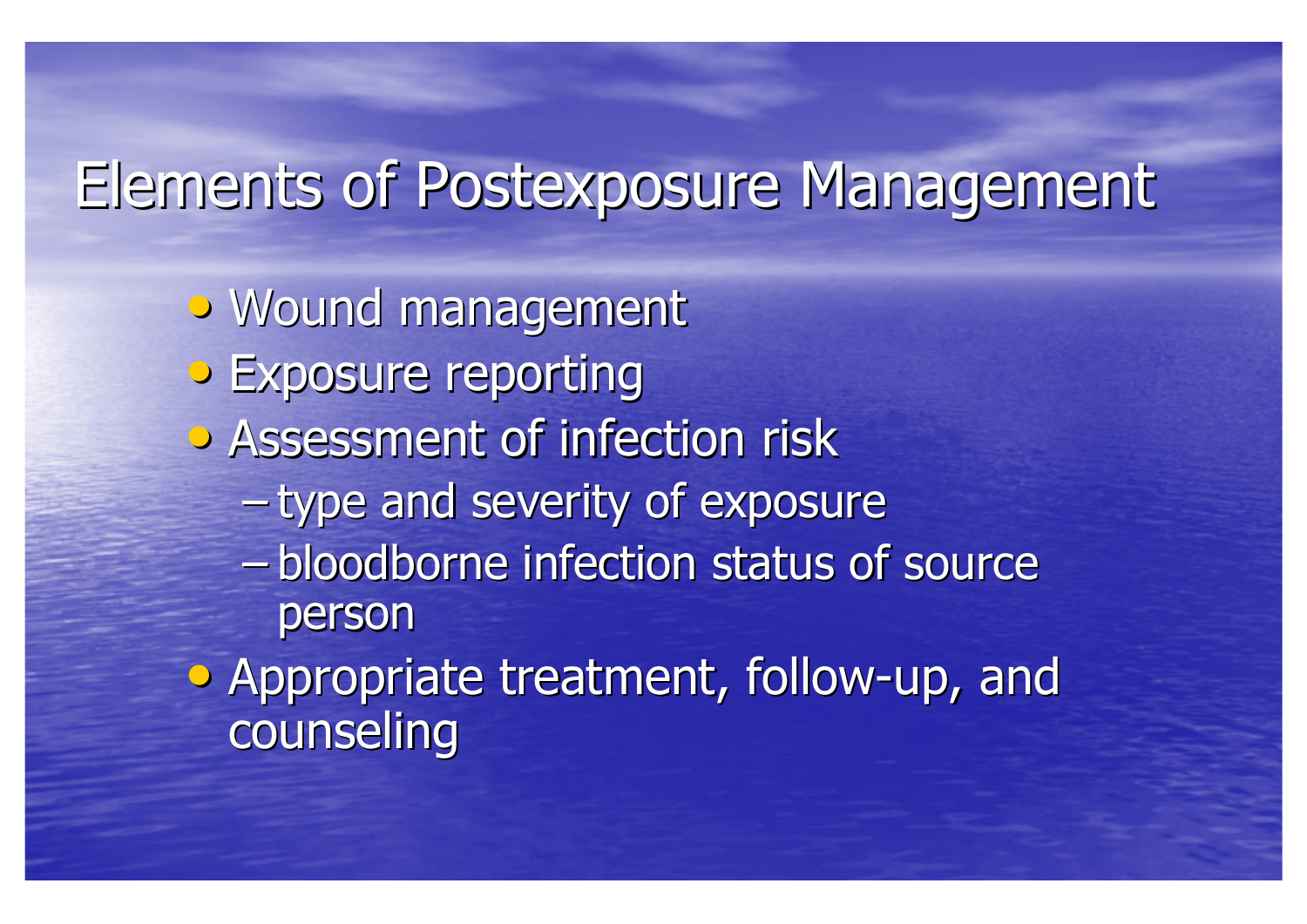# Postexposure Management: Wound Care

• Clean wounds with soap and water • Flush mucous membranes with water • No evidence of benefit for: –- application of antiseptics or disinfectants –-squeezing ("milking") puncture sites • Avoid use of bleach and other agents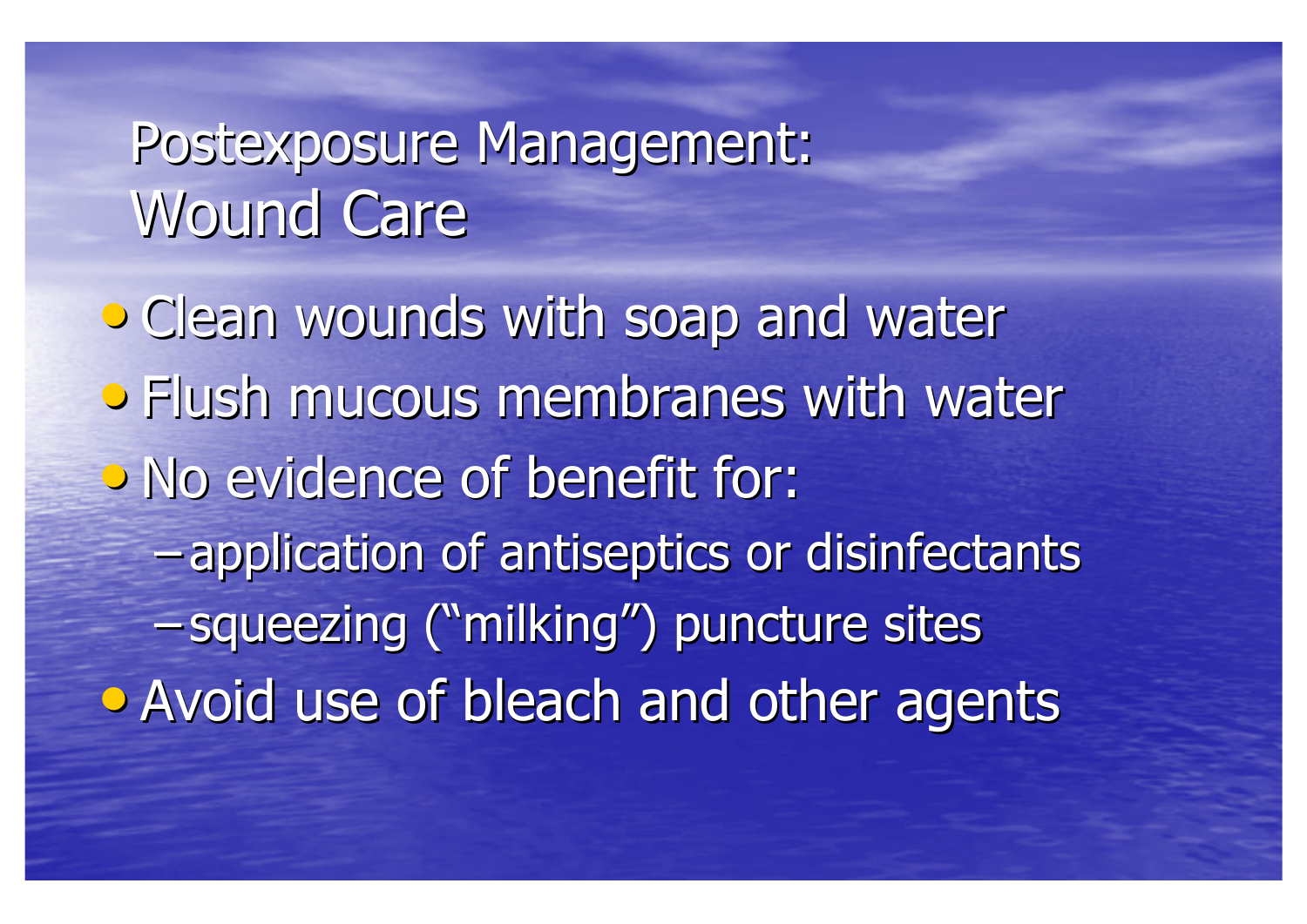#### Postexposure Management: Assessment of Infection Risk Assessment of Infection Risk

**• Source person** 

**presence of HBsAg presence of HBsAg** 

–**presence of HCV antibody presence of HCV antibody**

– *Little Little Little Little* **presence of HIV antibody presence of HIV antibody**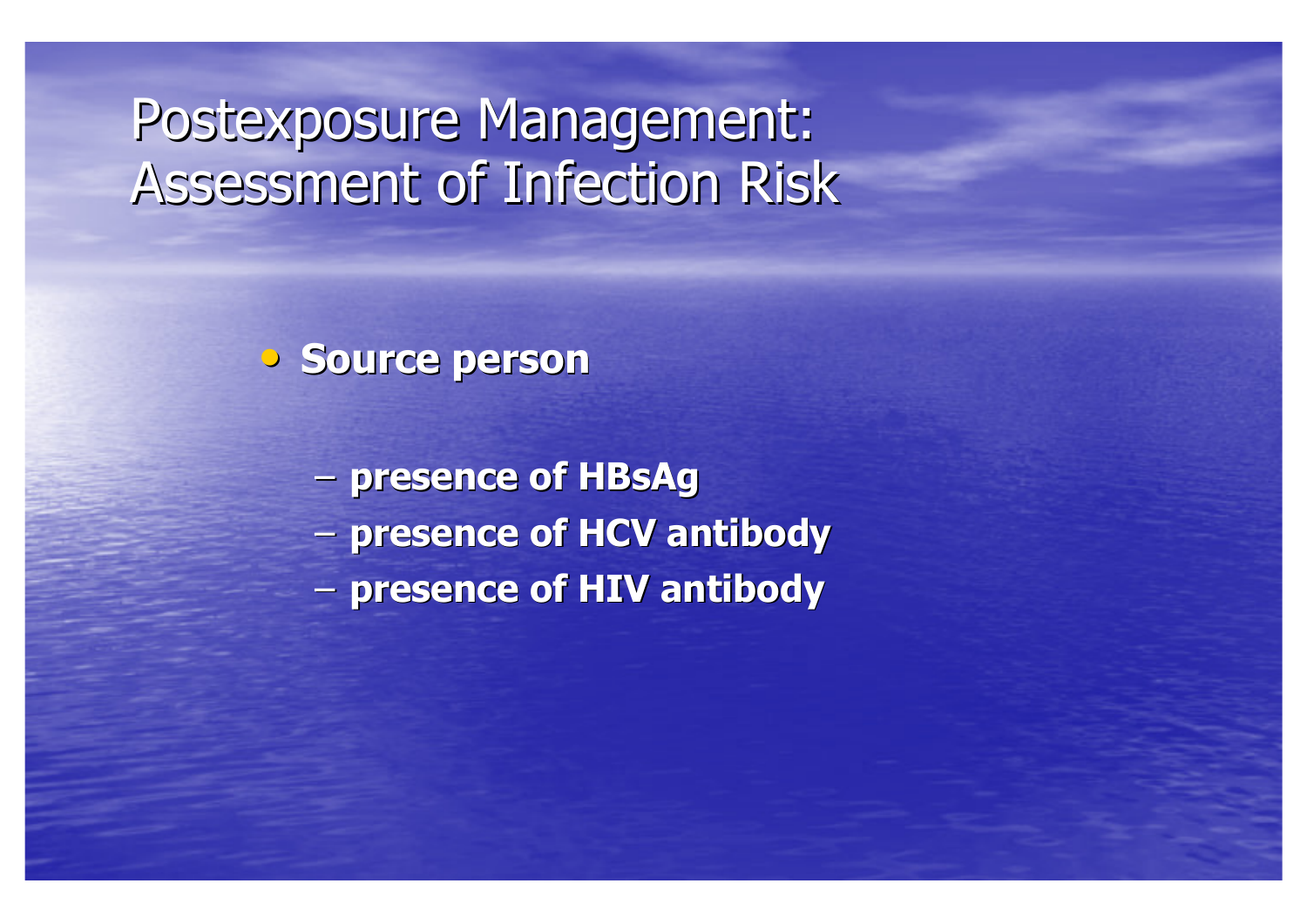# Occupational HIV Exposures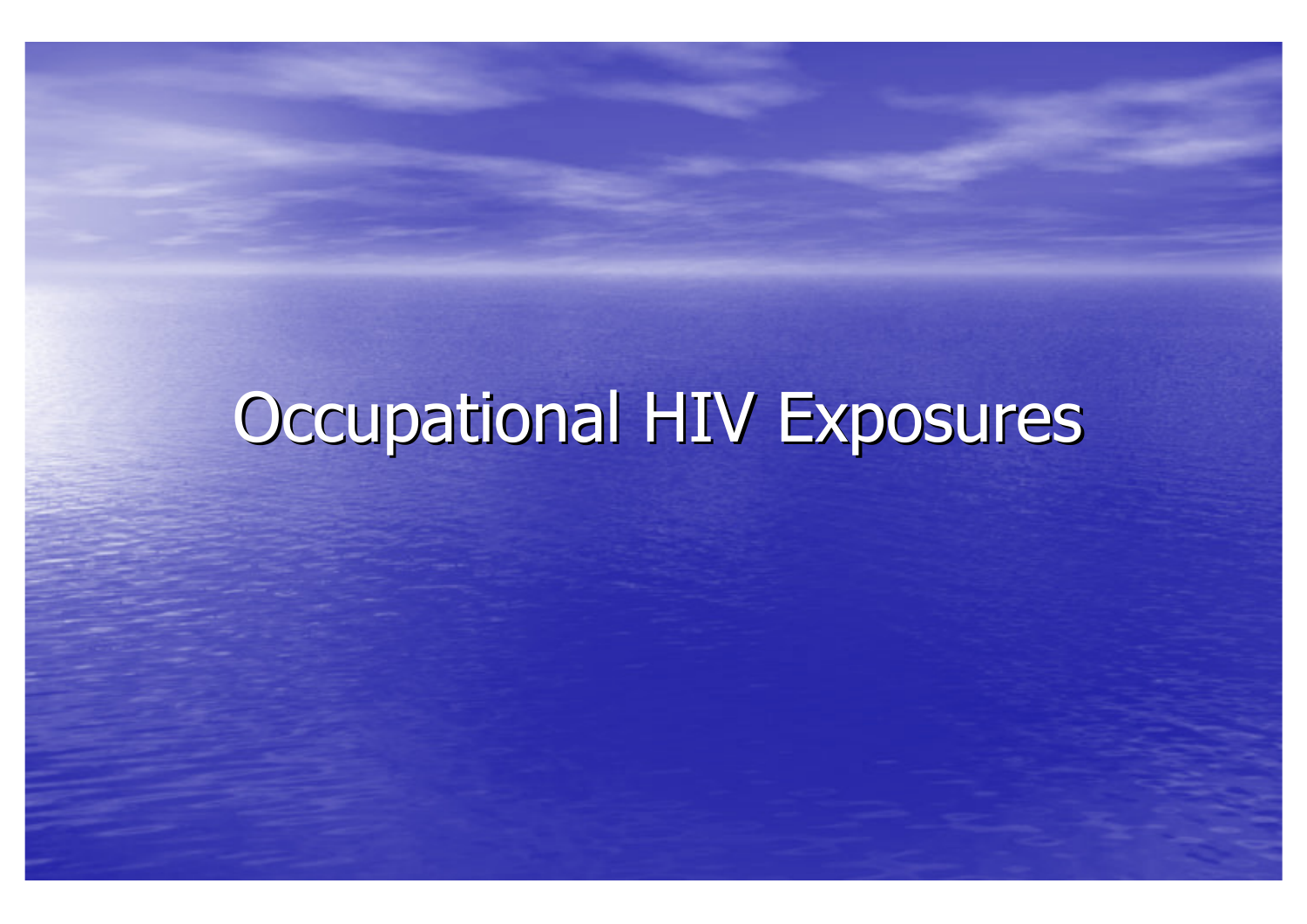# **Human Studies of HIV PEP Human Studies of HIV PEP Efficacy Efficacy**

• Study of converters vs nonconverters showed use of zidovudine (ZDV) was associated with an 81% decrease in the risk for HIV infection –– limitations include a small number of cases, and that cases and controls came from different cohorts cohorts **(Cardo et al, NEJM 1997;337:1485 Cardo et al, NEJM 1997;337:1485-90.)**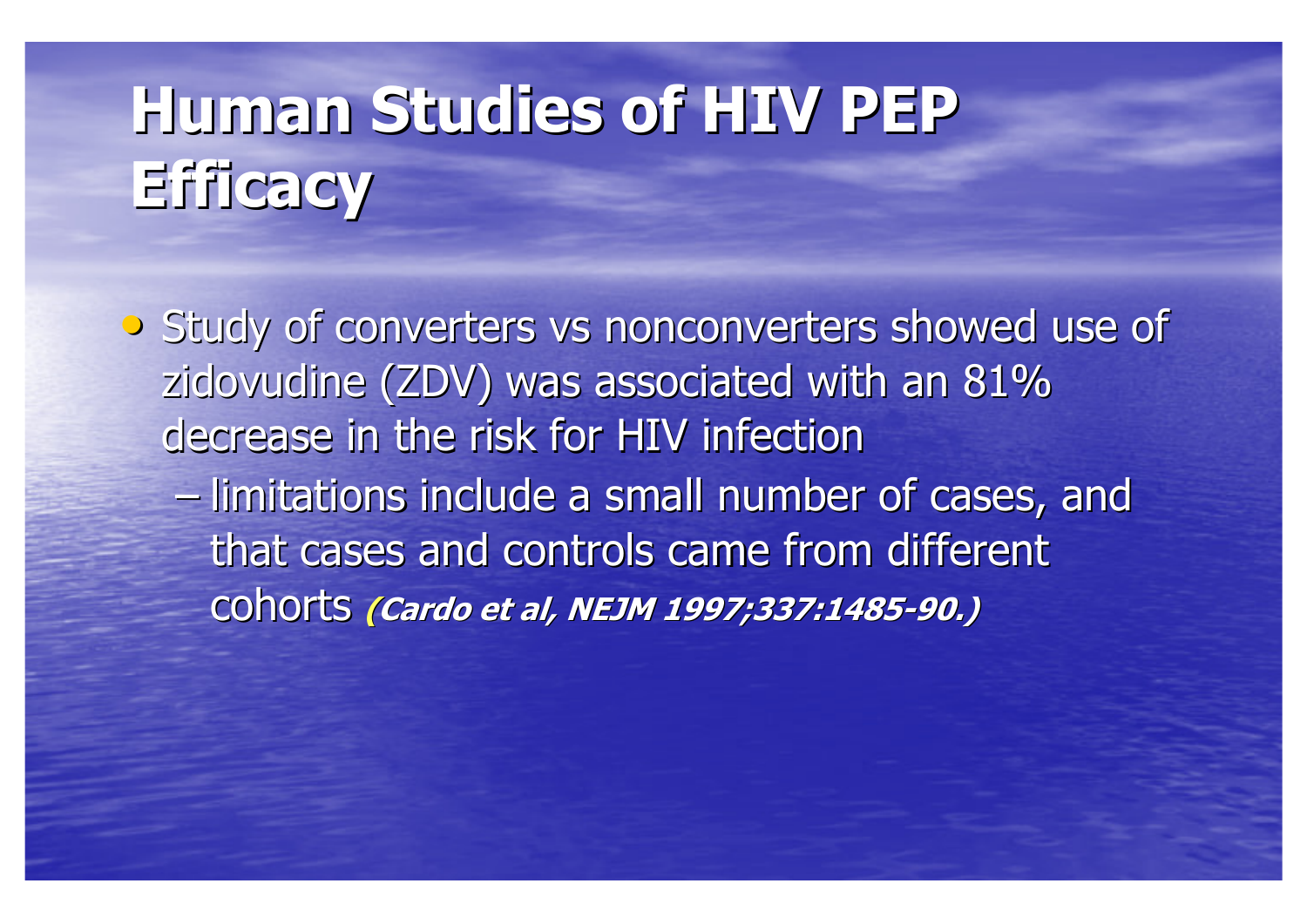# **Elements of Postexposure Management: Elements of Postexposure Management: HIV**

**• Baseline evaluation and testing of exposed** person • Consideration of treatment –-when to give –-what to give –- pregnancy in exposed **• Follow-up testing and counseling**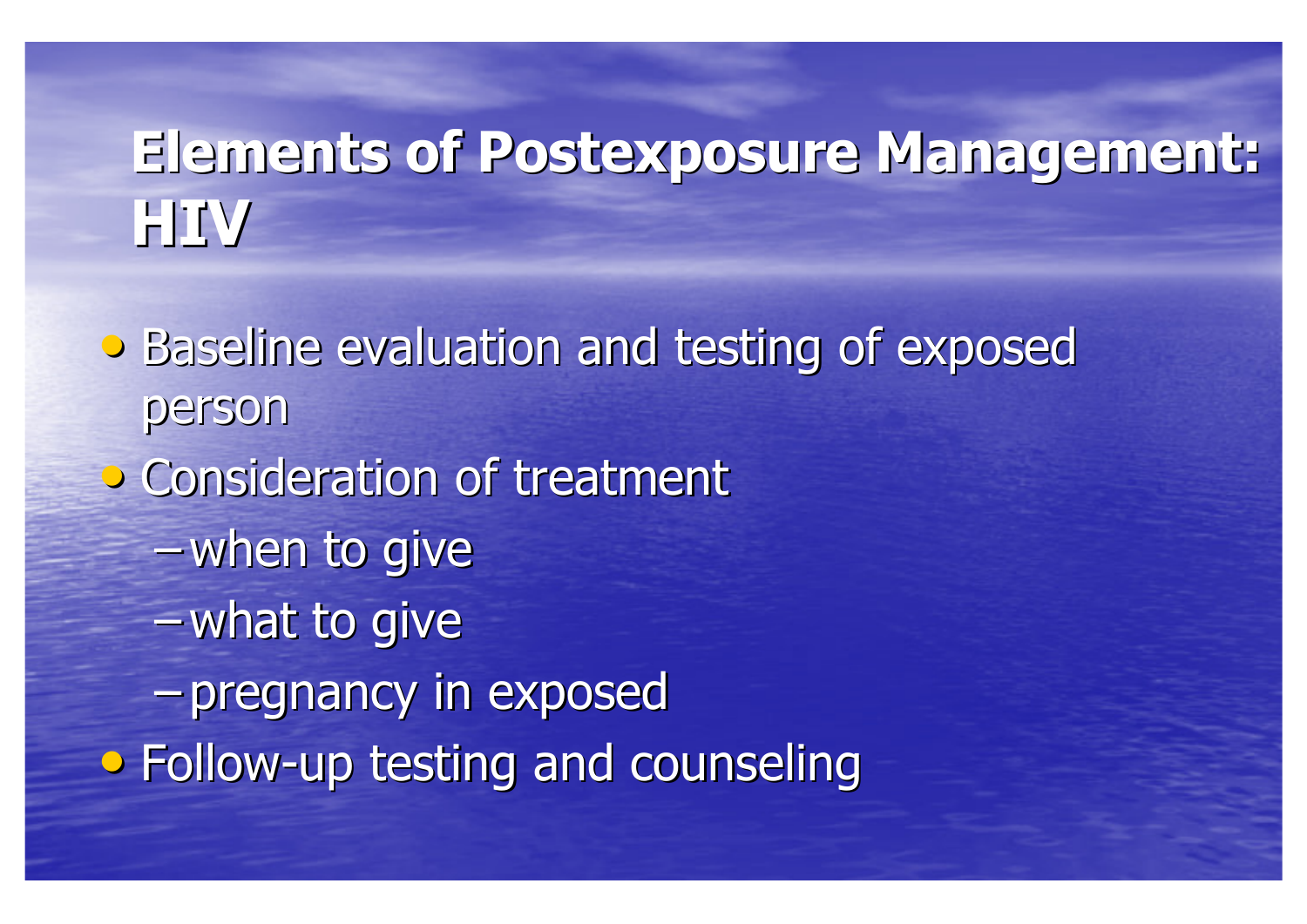# Initiation of HIV PEP

• Regard as an urgent medical concern Regard as an urgent medical concern - If indicated, start PEP as soon as possible after exposure (hours rather than days)

• Interval after which PEP is no longer likely to be effective in humans is unknown – $-$  initiating PEP even days or weeks after an exposure should be considered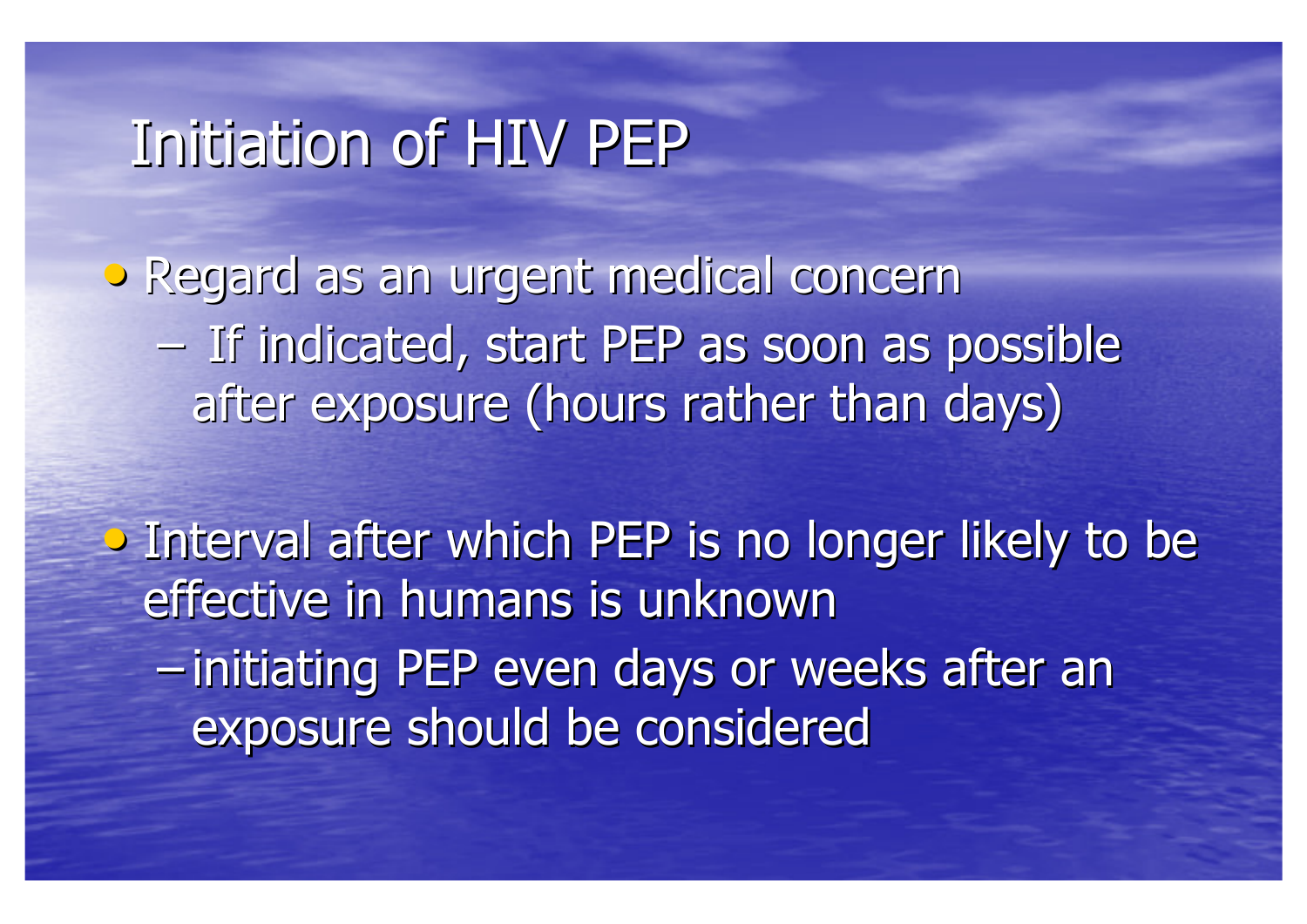#### Re-evaluation of HIV-Exposed Person

Consider re-evaluation of the exposed person within 72 hours

- $-$ additional information about the source person may become available
- –if the source person has a negative HIV antibody test, stop PEP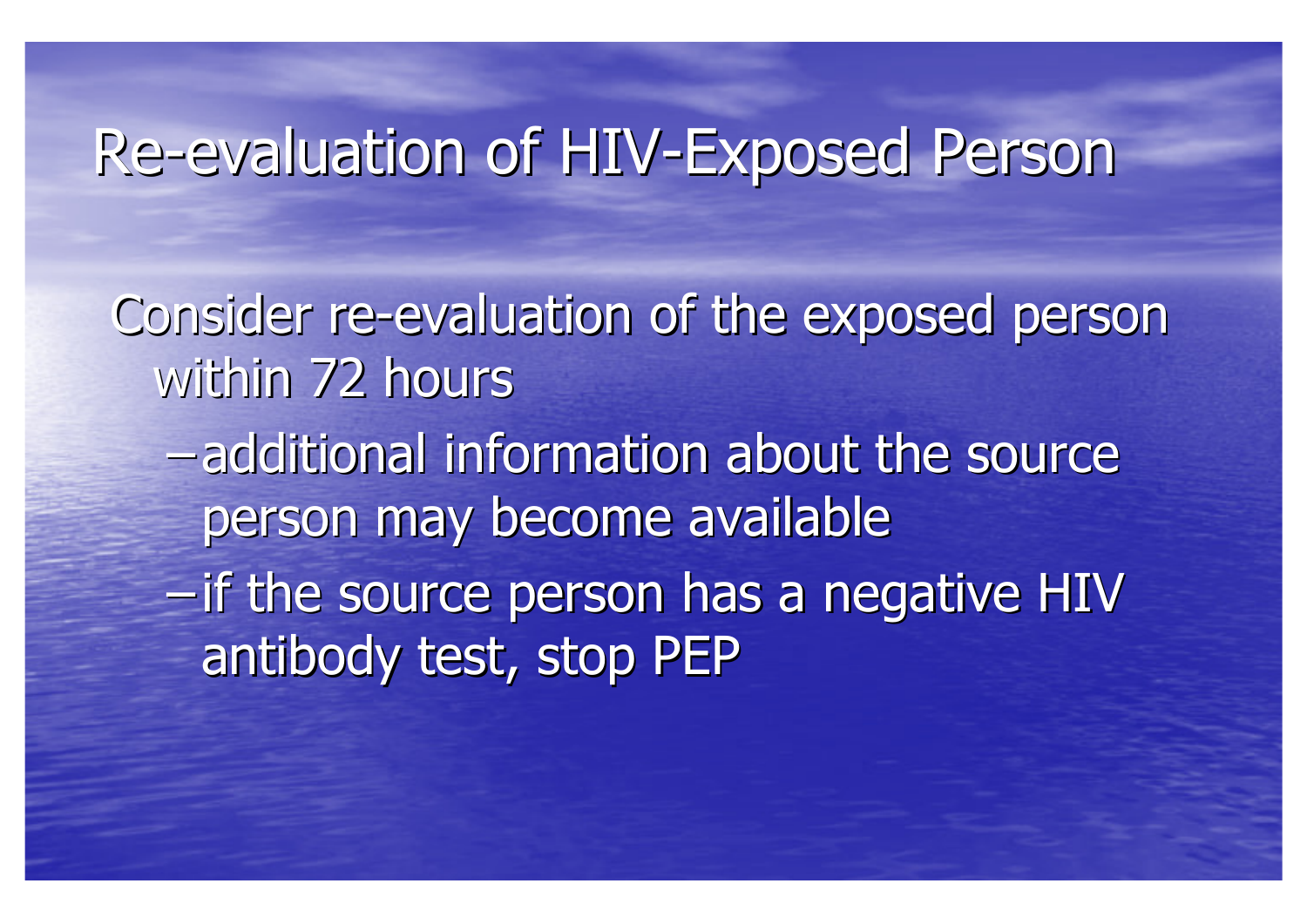# **Considerations When Using PEP**

#### **Risk of Transmission**

**Risk of Adverse Effects** 

**PEP**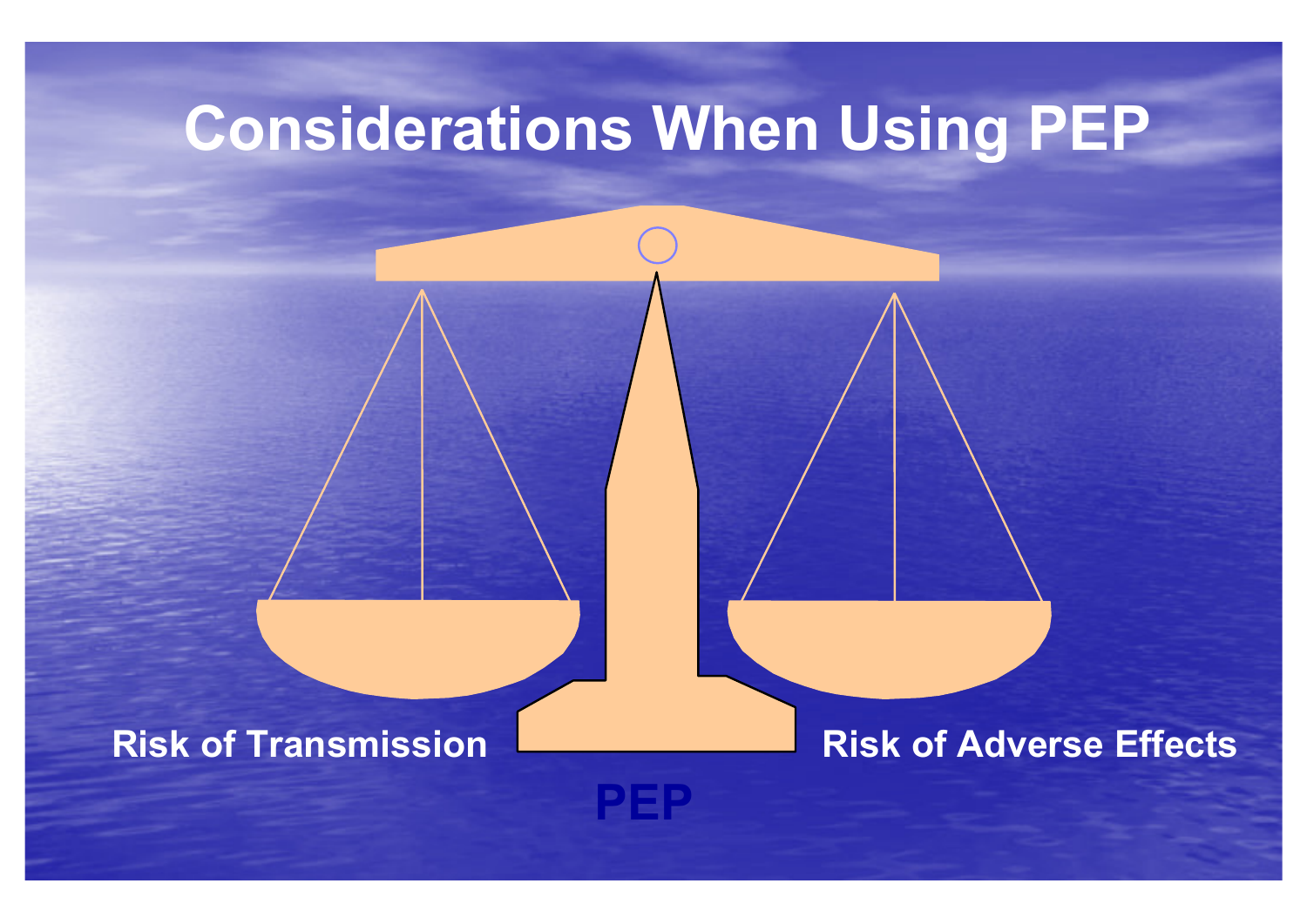# Postexposure Management: Follow-up HIV Testing of Exposed Person

- If source HIV positive, test at 6 weeks, 3 months, 6 months
	- EIA standard test
	- –– direct virus assays not recommended
- **•** Extending follow-up to 12 months
	- –- recommended for HCP who become infected with HCV following exposure to co-infected source – $-$  optional in other situations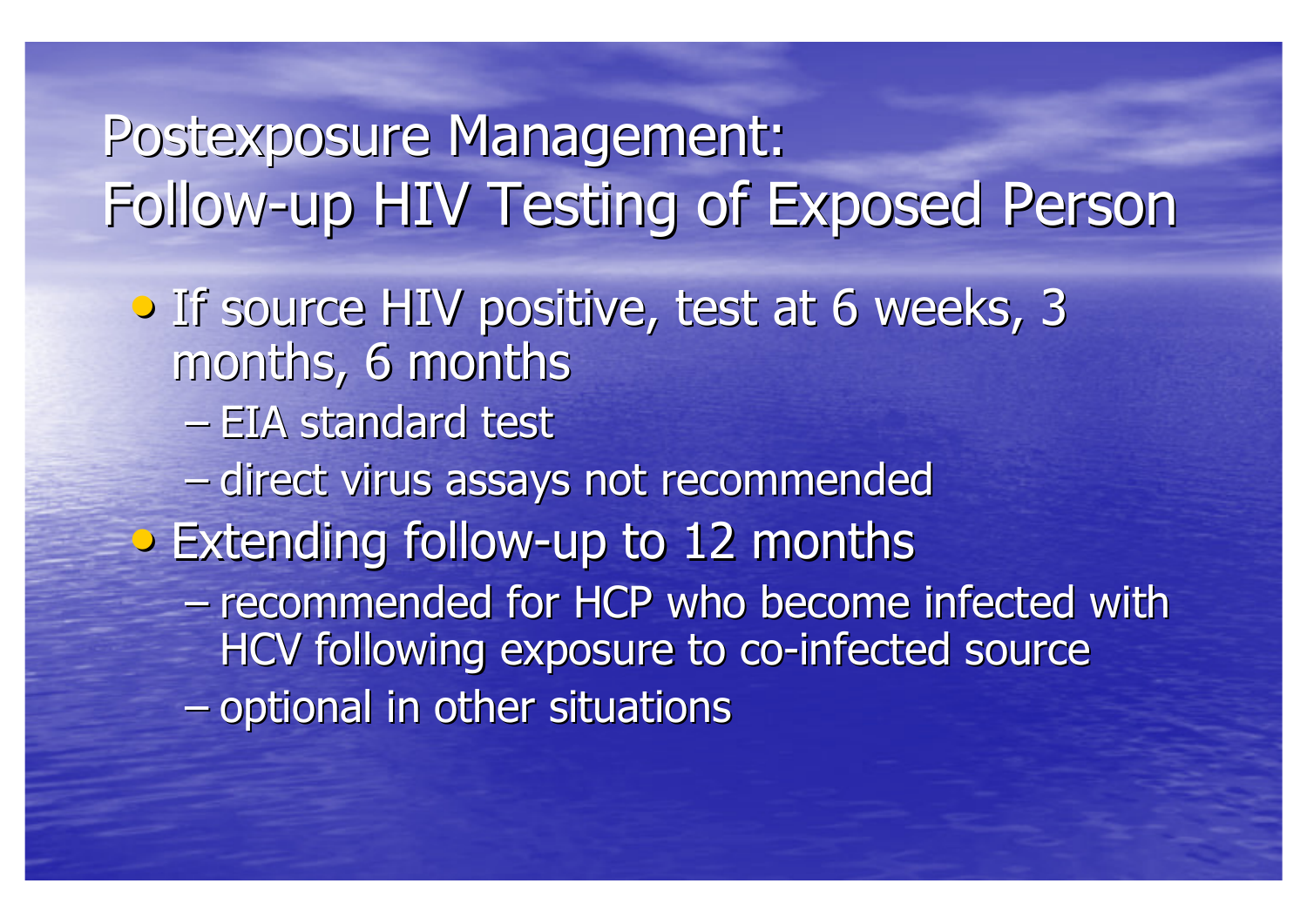# Postexposure Management: HIV Postexposure Counseling

• Side effects of PEP drugs

- Signs and symptoms of acute HIV infection
	- fever
	- rash
	- flu-like illness
- Prevention of secondary transmission
	- –- sexual abstinence or condom use
	- no blood/tissue donation
- Transmission and PEP drug risks if breastfeeding

*No work restriction indicated*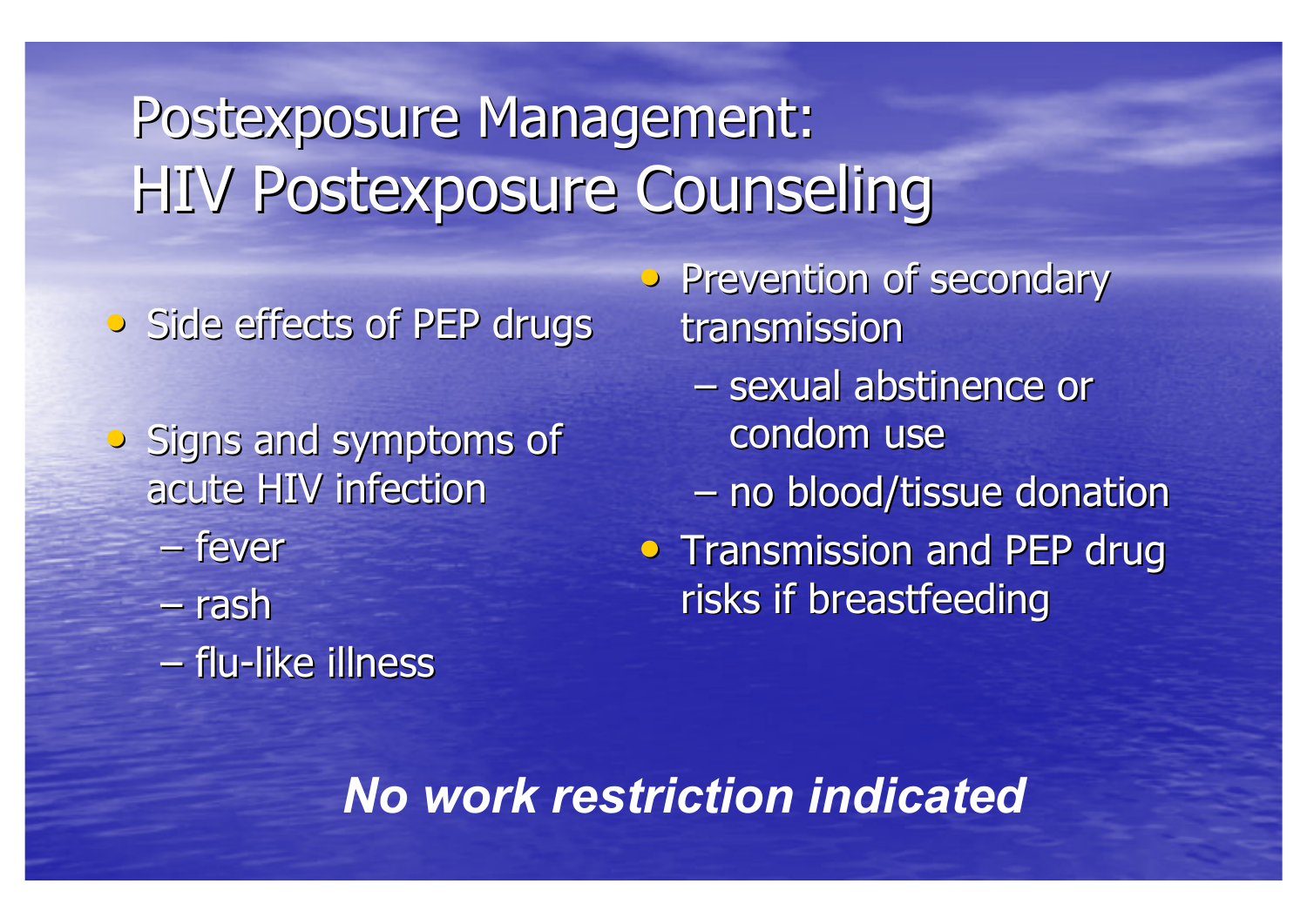### Sources of Additional Information

**• Division of Healthcare Quality Promotion** Phone: 800-893-0485 Homepage: http://www.cdc.gov/ncidod/hip/

**• Hepatitis Hotline** Phone: 888-443-7232 Homepage: http://www.cdc.gov/hepatitis

• Needlestick! Homepage:http://www.needlestick.mednet.ucla.edu